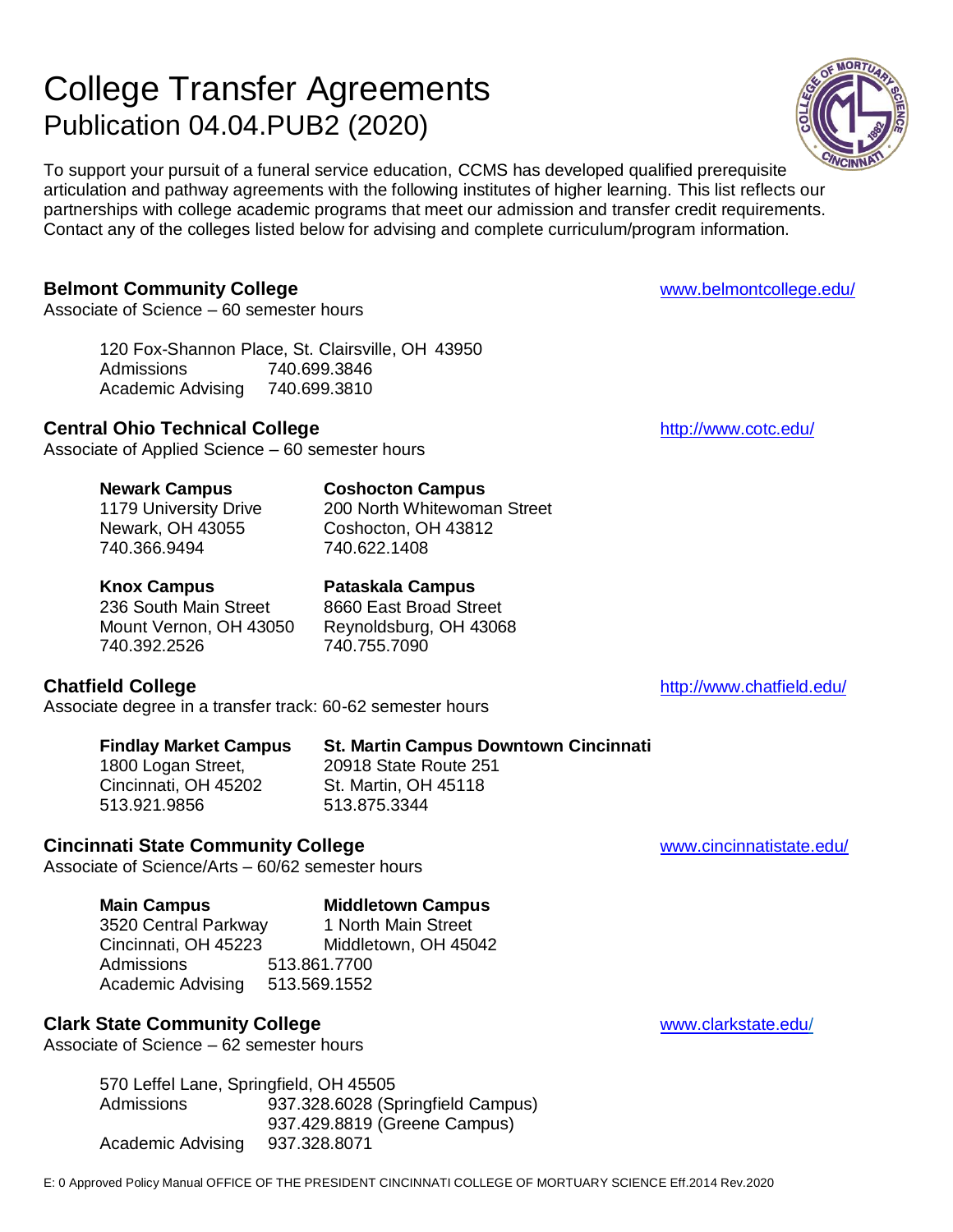#### **Columbus State Community College** With the Columbus State Community College With the College With the College With the College With the College With the College With the College With the College With the College With the

Associate of Science – 62 semester hours

550 E Spring Street, Columbus, OH 43216 Admissions 614.287.5353 Academic Advising 614.287.2631

#### **Cuyahoga Community College** [www.tri-c.edu/](http://www.tri-c.edu/)

Associate of Arts – 60 semester hours

#### **Eastern Campus Western Campus**

4250 Richmond Road 1100 Pleasant Valley Road Highland Hills, OH 44122 Parma, OH 44130 800.954.8742 800.954.8742

#### **Metropolitan Campus Westshore Campus**

2900 Community College Ave. 31001 Clemens Road Cleveland, OH 44115 Westlake, OH 44145 800.954.8742 216.987.3885

### **Eastern Gateway Community College** and the state [www.egcc.edu/](http://www.egcc.edu/)

Associate of Science – 60 semester hours

#### **Jefferson Campus Valley Center Campus**

4000 Sunset Boulevard 101 E Federal Street 740.266.9993 330.480.0726

Steubenville, OH 43952 Youngstown, OH 11503

#### **Warren Center Campus**

239 Main Street SW Warren, OH 44481 330.393.0331

#### **Edison Community College** [www.edisonohio.edu/](http://www.edisonohio.edu/)

Associate of Science (Pre-Mortuary Science) – 60 semester hours

**Piqua Campus Greenville Campus** 1973 Edison Drive 601 Wagner Avenue Piqua, OH 45356 Greenville, OH 45331 937.778.8600 937.548.5546

# **Gateway Community & Technical College** With the College [www.gateway.kctcs.edu/](http://www.gateway.kctcs.edu/)

Associate of Science – 60 semester hours

**Edgewood Campus Florence Campus** 790 Thomas More Parkway 500 Technology Way<br>Edgewood. KY 41017 Florence. KY 41042 Edgewood, KY 41017

E: 0 Approved Policy Manual OFFICE OF THE PRESIDENT CINCINNATI COLLEGE OF MORTUARY SCIENCE Eff.2014 Rev.2020 **Urban Campus** 1025 Amsterdam Road Covington, KY 41011 Admissions 859.441.4500 Academic Advising 859.815.7681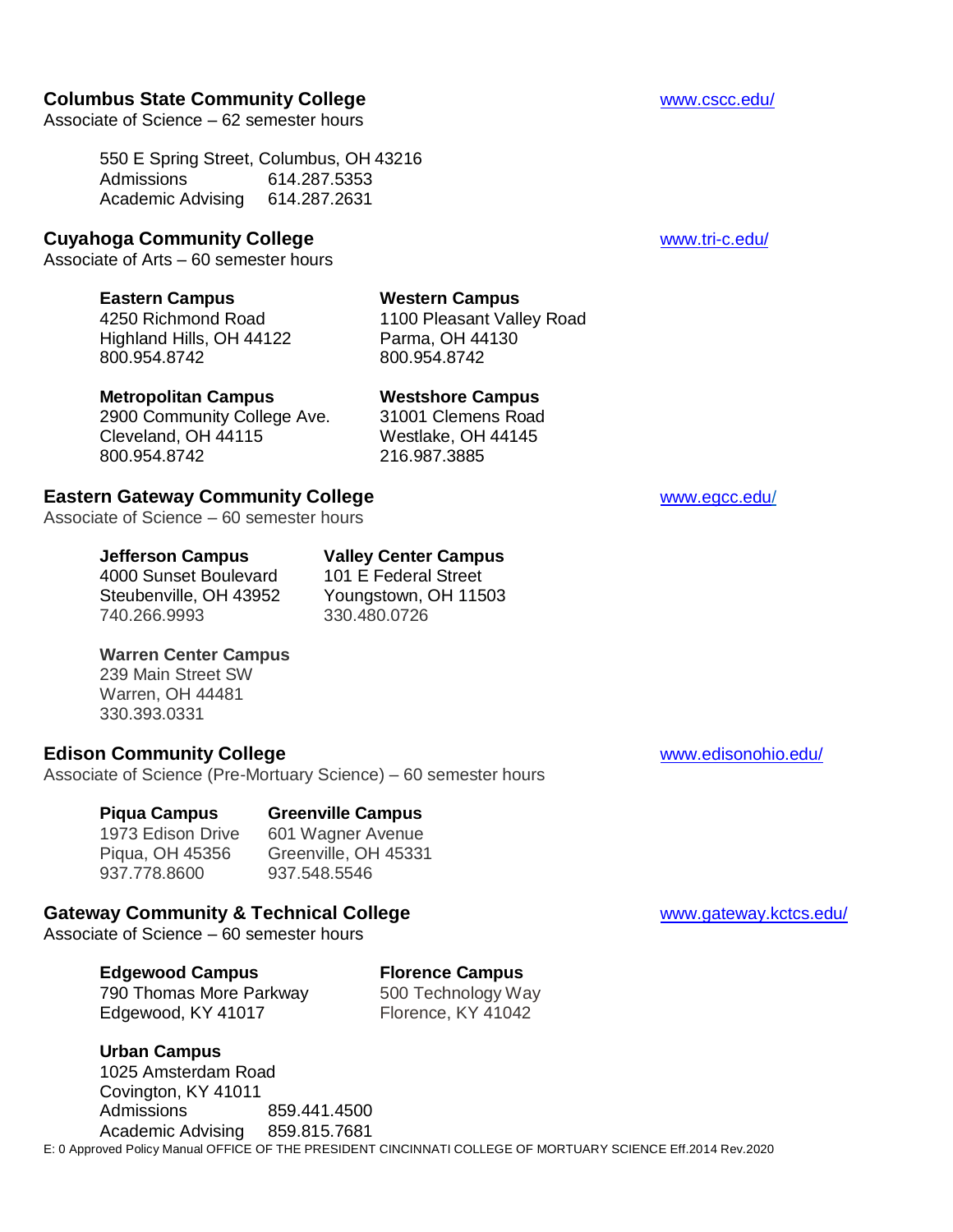# **Ivy Tech Community College** William School and William William William William William William William William William William William William William William William William William William William William William Willia

Associate of General Studies- 60 semester hours

50 W. Fall Creek, Indianapolis, IN 46208 Admissions 888.489.8324 Academic Advising 888.489.8324 Agreement for all statewide campuses

# **Lorain County Community College** [www.lorainccc.edu/](http://www.lorainccc.edu/)

Associate of Science – 62 semester hours Associate of Arts – 60/61 semester hours

> 1005 North Abbe Road, Elyria, OH 44035 Admissions 440.366.4032 Academic Advising 440.366.4032

# **North Central State College** [www.ncstatecollege.edu/](http://www.ncstatecollege.edu/)

Associate of Science – Pre-Mortuary Science – 64 semester hours

2441 Kenwood Circle, Mansfield, OH 44906 Admissions 419.755.4761 Academic Advising 419.755.4764

### **Northwest State Community College** William Community College [www.northweststate.edu/](http://www.northweststate.edu/)

Associate of Individualized Studies – 60/63 semester hours

22600 OH-34, Archbold, OH 43502 Admissions 419.267.1320 Academic Advising 49.267.1316

# **Owens Community College William School Community College William School Community College William School Community College William School Community College William School Community College William School Community College**

Associate of Science – 60 semester hours

**Toledo Campus**<br> **Findlay Campus**<br> **Findlay Campus**<br> **Findlay Campus**<br> **Findlay Campus** 30335 Oregon Road<br>
200 Bright Road<br>
200 Bright Road<br>
2014 Findlay, OH 45840 Perrysburg, OH 43551 Admissions 567.661.7777 Admissions 567.429.3509 Academic Advising 567.661.7777 Academic Advising 567.429.3509

# **Rhodes State College** [www.rhodesstate.edu/](http://www.rhodesstate.edu/)

Associate of Science – 60/62 semester hours

4240 Campus Drive, Lima, OH 45804 Admissions 419.995.8320 Academic Advising 419.995.8400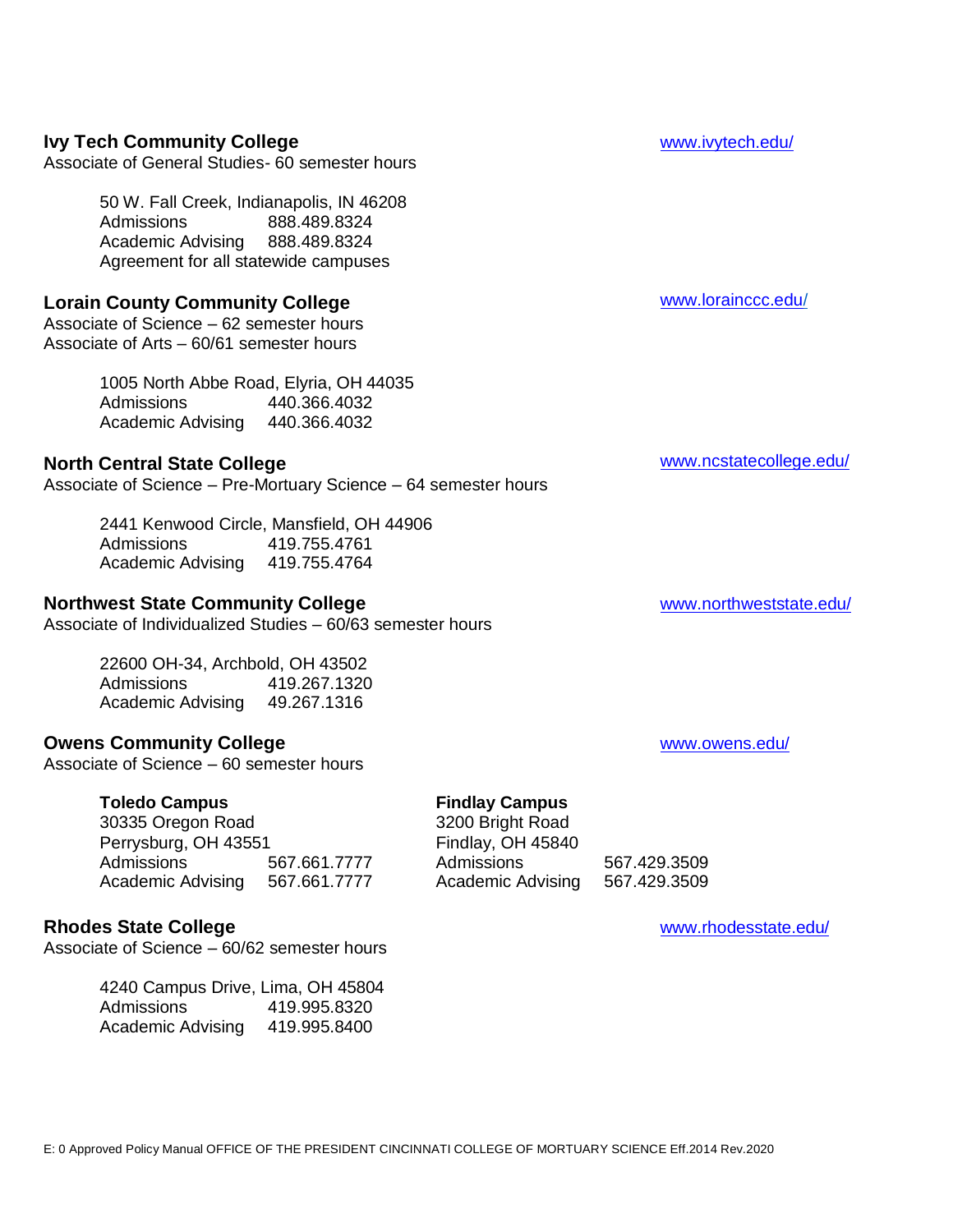### **Sinclair Community College Community College Community College Community College WALLS**

Associate of Arts – 60 semester hours

# **Dayton Campus Mason Campus**

444 W Third Street 5386 Courseview Drive Dayton, OH 45402 Mason, OH 45040 937.512.3000 513.339.1212

Clayton, OH 45315 Huber Heights, OH 45242 Eaton, OH 45320 937.836.8750 937.233.5550 937.456.5252

# **Englewood Campus Huber Heights Campus Preble County Campus**

1150 West National Road 7301 Shull Road 450 Washington Jackson Road

### **Southern State Community College Wave Community College Wave Community College** Wave Community College

Associate of Science – 60 semester hours

#### **Brown Campus Central Campus**

351 Brooks-Malatt Road 100 Hobart Drive Mt. Orab, OH 45154 Hillsboro, OH 45133 937.444.7722 937.393.3431

#### **Fayette Campus North Campus**

1270 US Route 62 SW 1850 Davids Drive Washington Court House, OH 43160 Wilmington, OH 45177 740.333.5115 937.382.6645

**Stark State College** [www.starkstate.edu](http://www.starkstate.edu/)

Associate of Science – 61/62 semester hours

6200 Frank Avenue NW, North Canton, OH 44720 Admissions 800-797-8275 Advising 330 494-6170x4661 Four satellite campuses: Alliance, Barberton, Carrollton, Downtown Canton

### **Terra State Community College WALLER 2009 120 WWW.terra.edu/**

Associate of Individualized Study (AIS) in Pre-Mortuary Science – 61 semester hours **Online** Associate of Science – 60/62 semester hours 2830 Napoleon Road, Fremont, OH 43420

Admissions 419.559.2349 Academic Advising 419.559.2374

# **Union Institute & University** [www.myunion.edu](http://www.myunion.edu/)

Pre-Mortuary Science Certificate- 60 semester hours

440 E. McMillen St., Cincinnati, OH 45206 Admissions 800.861.6400 Academic Advising 800.861.6400 x156

E: 0 Approved Policy Manual OFFICE OF THE PRESIDENT CINCINNATI COLLEGE OF MORTUARY SCIENCE Eff.2014 Rev.2020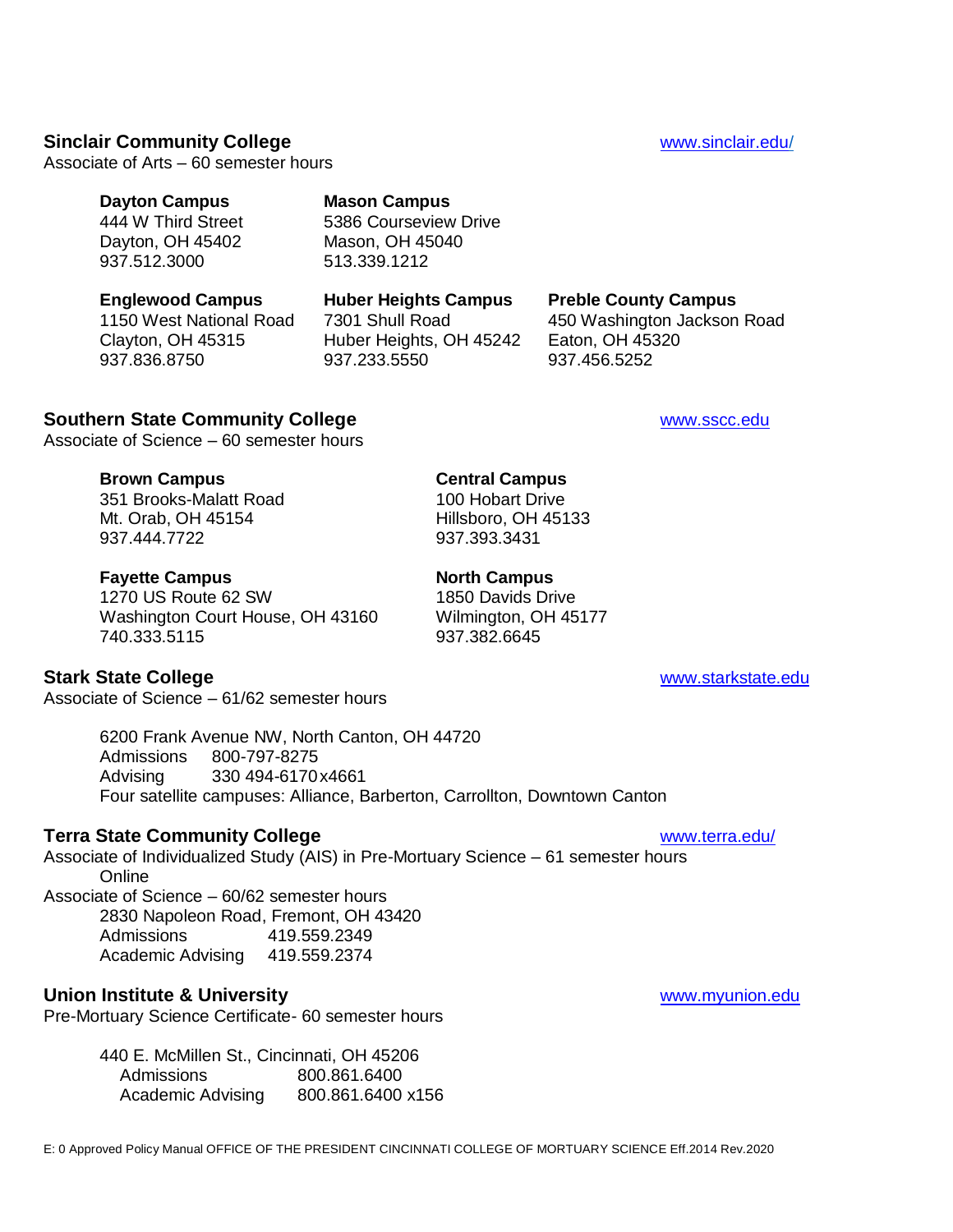# **University of Cincinnati Blue Ash College** Washangton Manus Washington Washington Washington Washington Washington

Associate of Science – Pre-Mortuary Science – 60 semester hours

9555 Plainfield Road, Cincinnati, OH 45236 Admissions 513.745.5700 Academic Advising 513.936.7210

### **University of Cincinnati Clermont College** William Construction of the William William William William William W

Associate of Science – Pre-Mortuary Science – 60 semester hours

4200 Clermont College Drive, Batavia, OH 45103 Admissions 513.732.5319 Academic Advising 513.732.5319

# **Washington State Community College** Washington State Community College

Associate of Individualized Study – 61/62 semester hours

710 Colegate Drive, Marietta, OH 45750 Admissions 740.568.1900 Academic Advising 740.568.1930

# **Zane State College** [www.zanestate.edu/](http://www.zanestate.edu/)

Associate of Science – 60 semester hours

740.454.2501

### **Zanesville Campus Cambridge Campus**

1555 Newark Road 9900 Brick Church Road<br>
Zanesville. OH 43701 Cambridge. OH 43725 Cambridge, OH 43725<br>740.432.6568